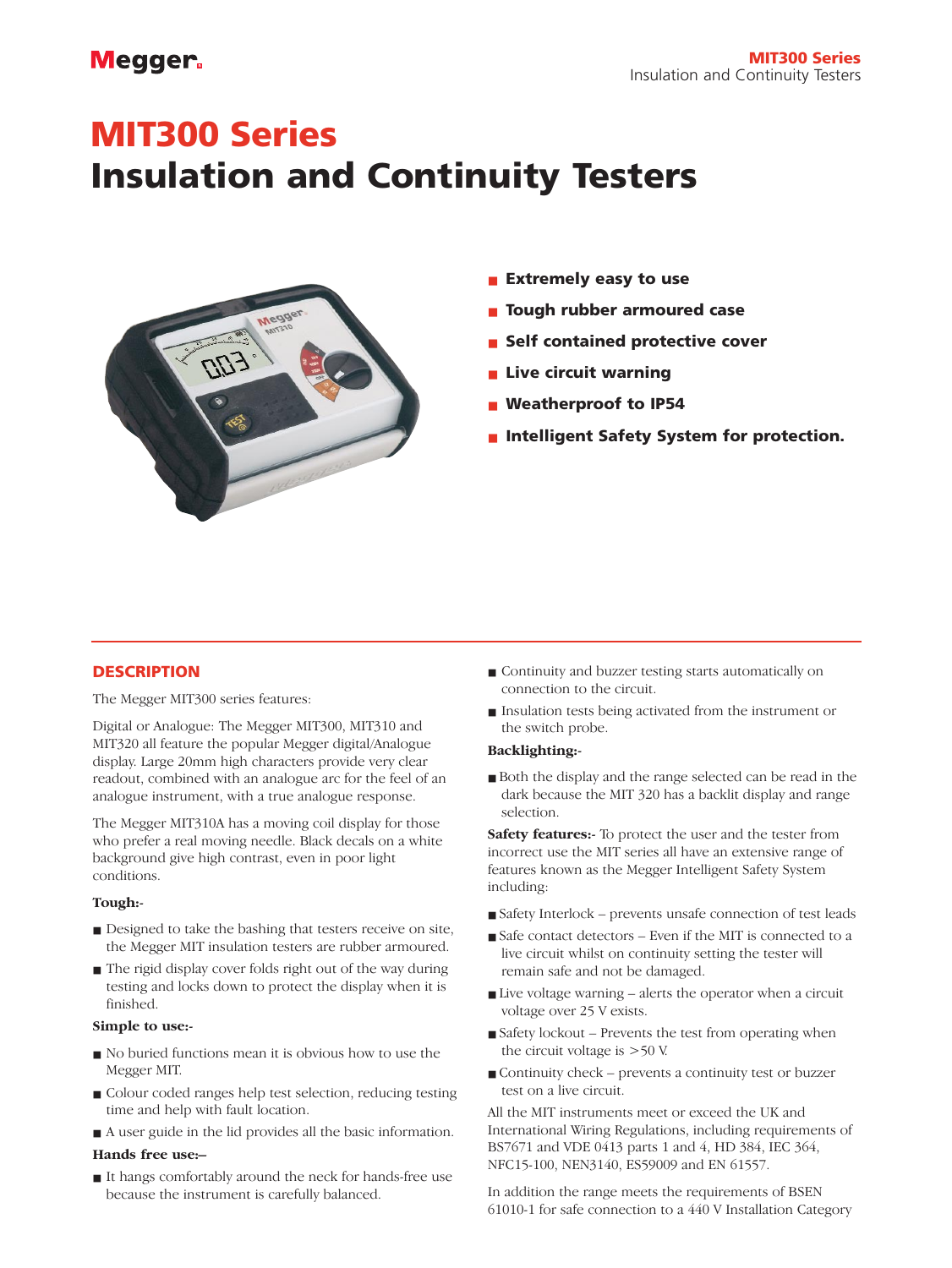

III supply (600 V Phase to Earth).

The new Megger electrician's testers are simple, no fuss electrical testers that are tough, reliable and easy to use. Available in separate instruments, the series consists of the:

- MIT300 range Insulation and continuity
- LT300 range Loop testing
- RCDT300 range RCD testing

Between them they meet all the requirements for modern electrical testing.

#### **APPLICATIONS**

The MIT300 series has applications in all aspects of domestic, commercial and industrial electrical contracting, building maintenance, testing, inspection and servicing.

Combining both Insulation testing and continuity testing, each instrument caters for all aspects of fixed wiring installations.

Further applications can be found in panel building, testing of motors, generators, switchgear and power tools, street lighting and low volume manufacturing environments etc.

All the MIT300 range is supplied with a full 3 years warranty.

#### **MIT300 SERIES BENEFITS INCLUDE:**

|                                                                        |        | MIT300 MIT310 MIT320 |        | <b>MIT310A</b><br>Analogue |
|------------------------------------------------------------------------|--------|----------------------|--------|----------------------------|
| <b>Insulation testing</b>                                              |        |                      |        |                            |
| 250V                                                                   |        |                      |        |                            |
| 500V                                                                   |        |                      |        |                            |
| 1000V                                                                  |        |                      |        |                            |
| Test range                                                             | 999 MΩ | 999 MΩ               | 999 MΩ | 999 MΩ                     |
| Insulation limit<br>alarm $(0.01 \text{ M}\Omega)$<br>to 999 $M\Omega$ |        |                      |        |                            |
| <b>Continuity testing</b>                                              |        |                      |        |                            |
| Continuity to<br>$100 \Omega$                                          |        |                      |        |                            |
| Continuity<br>buzzer                                                   |        |                      |        |                            |
| Lead null to<br>9ohms                                                  |        |                      |        | $2\Omega$                  |
| Adjustable buzzer<br>1 to 20 $\Omega$                                  |        |                      |        |                            |
| Audible buzzer<br>disable                                              |        |                      |        |                            |
| <b>Voltage</b><br>measurement                                          |        |                      |        |                            |
| Volts AC/DC                                                            |        | 600 V                | 600 V  | 600 V                      |

|                                      | <b>MIT300</b> | MIT310 MIT320 | <b>MIT310A</b><br>Analogue |
|--------------------------------------|---------------|---------------|----------------------------|
| <b>Resistance</b><br>measurement     |               |               |                            |
| 10 $\Omega$ to<br>1 M $\Omega$ range |               |               |                            |
| <b>Features</b>                      |               |               |                            |
| Voltage warning                      |               |               |                            |
| Default voltmeter                    |               | - 1           |                            |
| Backlit display                      |               |               |                            |
| Backlight selector<br>ranges         |               |               |                            |
| Locking test<br>button               |               |               |                            |
| Auto power-<br>down                  |               |               |                            |
| Switched test<br>probe               |               |               |                            |
| IP54<br>weatherproof                 |               |               |                            |
| Accepts<br>rechargeable<br>batteries |               |               |                            |
| Calibration<br>certificate           |               |               |                            |
| 3 years warranty                     |               |               |                            |

ä,

J.

#### **SPECIFICATIONS**

| <b>Insulation ranges</b>    |                                                                                            |
|-----------------------------|--------------------------------------------------------------------------------------------|
| Nominal Test Voltage        | 1000 V, 500 V, 250 V (d.c.)                                                                |
| <b>Measuring Range</b>      |                                                                                            |
| All instruments             | 10 kΩ - 999 MΩ on all ranges                                                               |
| Short Circuit Current       | 1 mA nominal                                                                               |
| <b>Test Current on Load</b> | 1 mA at min. pass values of<br>insulation (as specified in BS 7671,<br>HD 384 and IEC 364) |
| Accuracy (at 20°C)          |                                                                                            |
| MIT300, 310, 320, 330       | $\pm$ 3%, $\pm$ 2 digits                                                                   |
| MIT310A                     | $\leq$ 2.5% of scale length (or 30% of                                                     |

reading 200 kohm to 10 Megohms)

#### **Terminal characteristics**